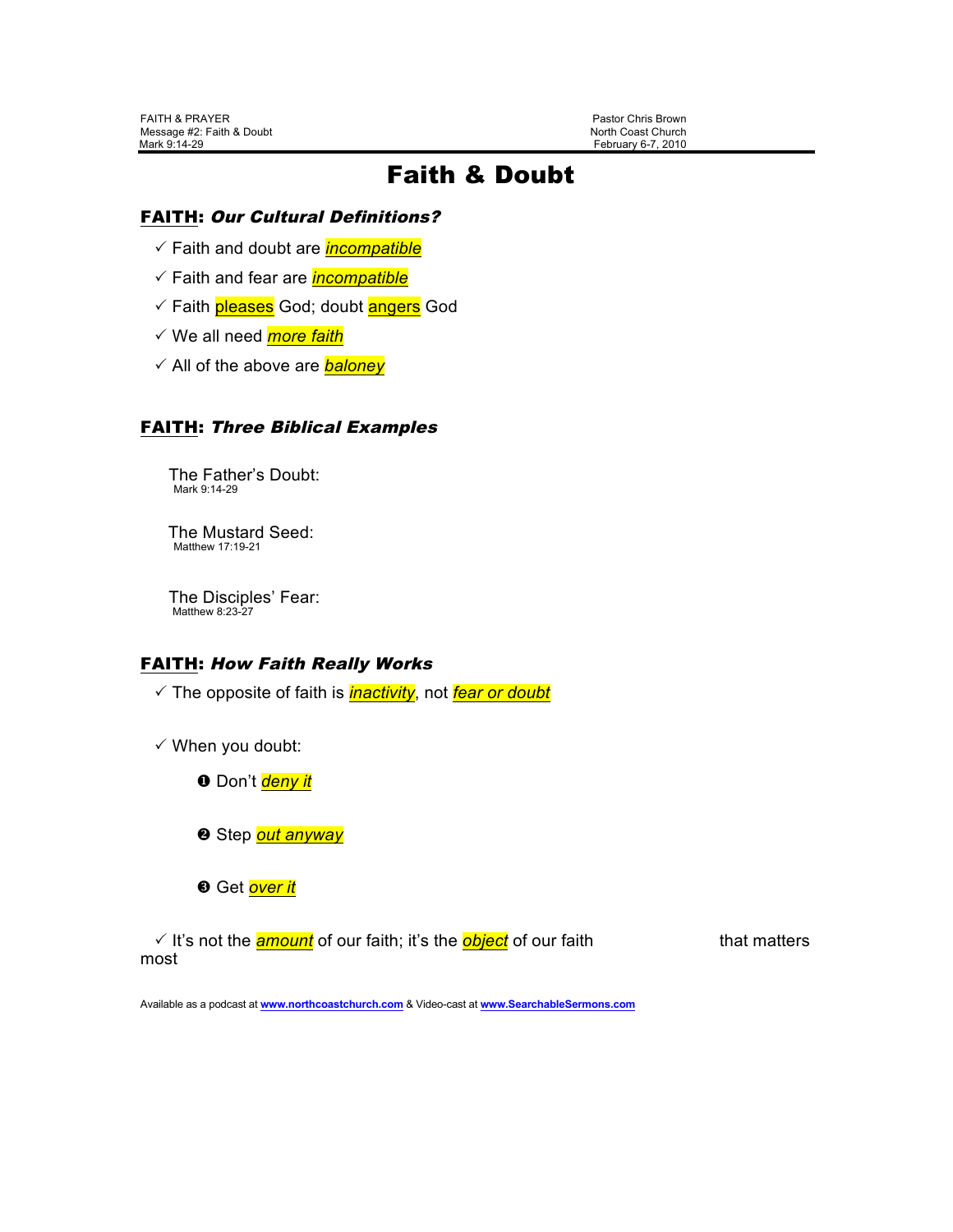# **Growth Group Homework**

For the week of February 7, 2010

**QUICK REVIEW -** Looking back over your sermon notes, was there a particular point or passage of Scripture that challenged, confused or caught your attention?

#### **MY STORY**

1. When you look at the "cultural definitions" of faith from this week's teaching, which would be most likely to trip you up?

2. When, if ever, does doubt seem to occur in your life and faith? Is there anything specific you've typically done to deal with doubt?

#### **DIGGING DEEPER**

1. This week we heard how doubt and fear can co-exist with genuine faith. Gideon was a judge in the Old Testament sent to deliver the Israelites from their enemies, yet he was also known for his doubts. As you read his story in Judges 6, identify at least four examples of Gideon's doubt.

Based on what you just wrote, how would you describe Gideon's faith?

How does what you wrote compare to how Gideon's faith is described in Hebrews 11:32, 33, 39?

#### **Hebrews 11**

[32] And what more shall I say? I do not have time to tell about Gideon, Barak, Samson, Jephthah, David, Samuel and the prophets,

[33] who through faith conquered kingdoms, administered justice, and gained what was promised; who shut the mouths of lions,

[39] These were all commended for their faith, yet none of them received what had been promised. [NIV]

What does Gideon's story tell us about how God responds to our doubts?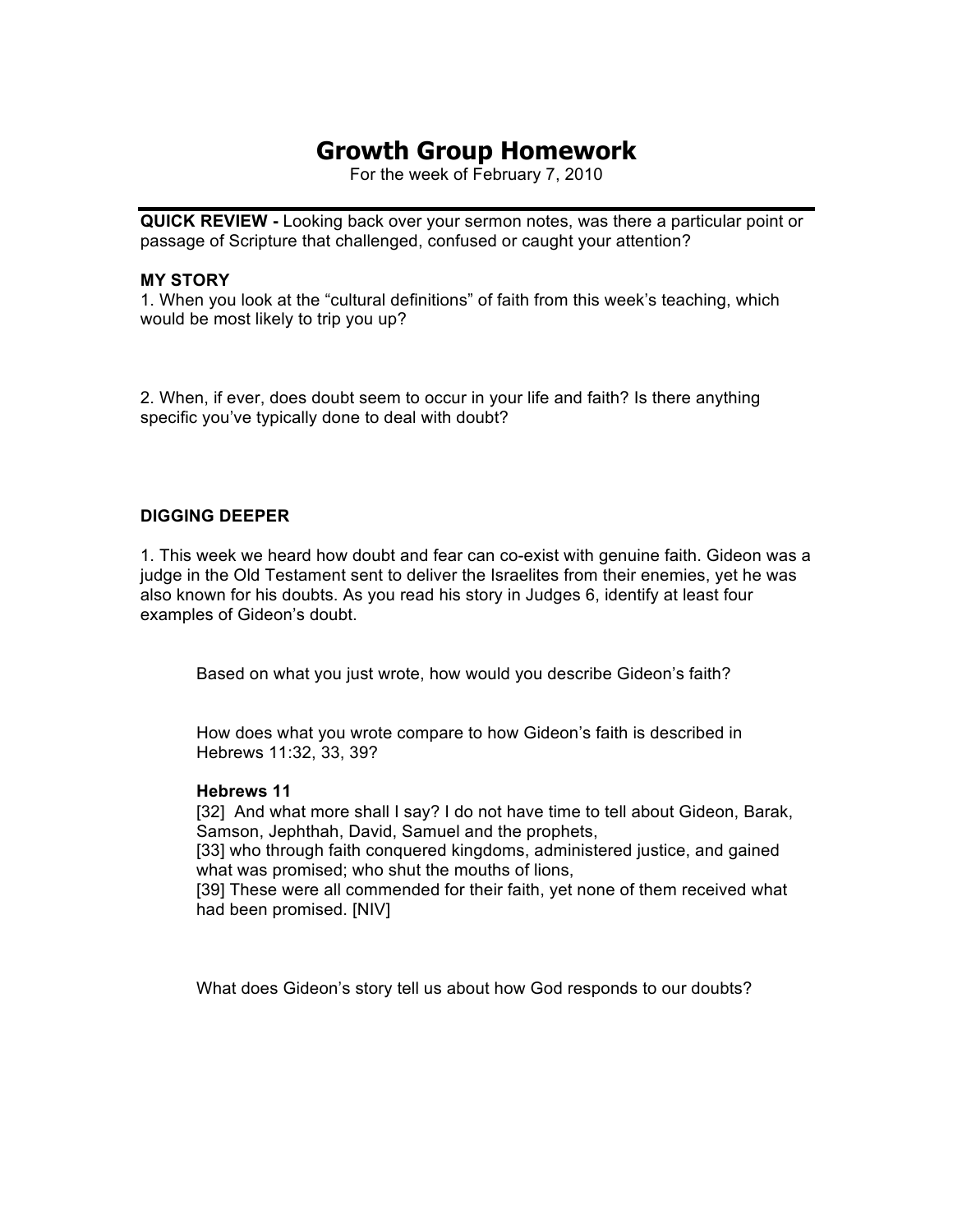2. One of the reasons we may doubt the strength or power of our faith is the ongoing battle we all have at times in dealing with our own sin. What insight does Paul give us in Romans 7:18-21 of how our struggle, doubt, and faith can co-exist?

#### **Romans 7:18-21**

 I know that nothing good lives in me, that is, in my sinful nature. For I have the desire to do what is good, but I cannot carry it out. [19] For what I do is not the good I want to do; no, the evil I do not want to do--this I keep on doing. [20] Now if I do what I do not want to do, it is no longer I who do it, but it is sin living in me that does it.

 [21] So I find this law at work: When I want to do good, evil is right there with me. [NIV]

Would you say most people can relate to the struggle Paul describes? How about yourself?

How does Romans 8:1 help us deal with this struggle?

#### **Romans 8:1**

Therefore, there is now no condemnation for those who are in Christ Jesus, [NIV]

3. Blind faith is not biblical. Our trust and understanding of who God is as the object of our faith can either diminish or heighten the sometimes paralyzing affect of doubt. How might the following verses help build your confidence in God in the midst of doubt?

#### **Psalm 25:8**

 Good and upright is the Lord; therefore he instructs sinners in his ways. [NIV]

#### **Psalm 89:11**

 The heavens are yours, and yours also the earth; you founded the world and all that is in it. [NIV]

#### **Psalm 145:9-10**

 The Lord is good to all; he has compassion on all he has made. [10] All you have made will praise you, O Lord; your saints will extol you. [NIV]

#### **James 1:17**

 Every good and perfect gift is from above, coming down from the Father of the heavenly lights, who does not change like shifting shadows. [NIV]